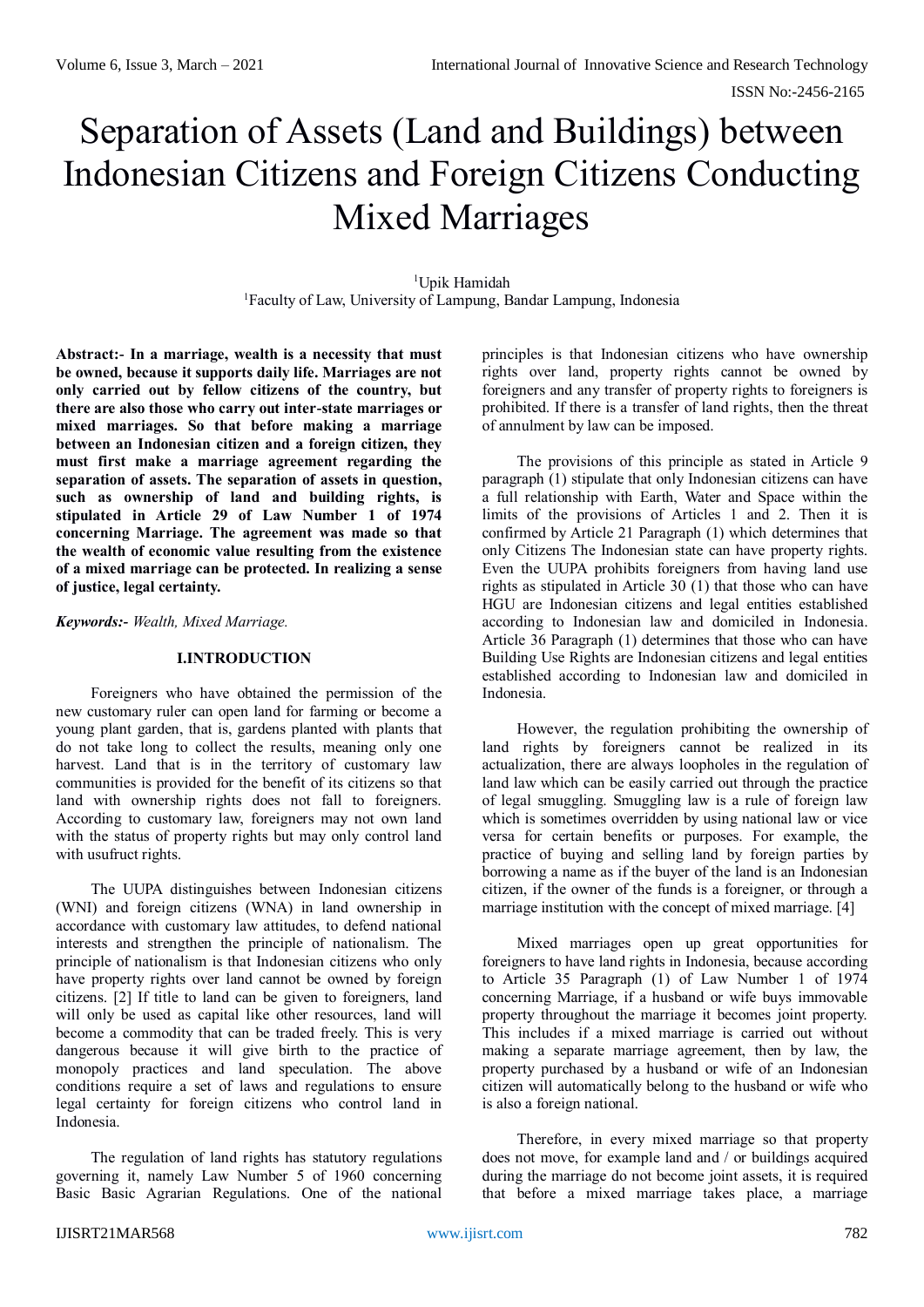#### ISSN No:-2456-2165

agreement must be made to separate assets first, because if there is no marriage agreement, then the assets are separated before marriage. , then the husband or wife who are Indonesian citizens are considered the same as foreign citizens who are not allowed to be the subject of property rights (Article 21 Paragraph 1) and the subject of building use rights (Article 36 Paragraph 1) UUPA or cannot have rights to land and buildings in Indonesia although still as an Indonesian citizen.

In the absence of a marriage agreement for separation of assets before the mixed marriage takes place, the result is that when the husband or wife of an Indonesian citizen in a mixed marriage wants to buy the right to land and building is rejected by the developer or when he wants to make a Sale and Purchase Deed (AJB) is rejected by the PPAT, husband or wives of Indonesian citizens will never have to have property rights and building use rights for life and feel very discriminated against and their constitutional rights are violated, only because of negligence they do not understand about the existence of a marriage agreement to separate property before the mixed marriage takes place. [5]

Based on the foregoing, it is necessary to separate the assets between Indonesian citizens and foreigners who will conduct a marriage. This is done so that the ownership of assets with economic values in the future does not cause things that are undesirable to both parties. So that in this study a social and economic assessment was carried out on the existence of assets owned by Indonesian citizens and foreigners who have mixed marriages.

## **II.LITERATURE REVIEW**

#### *A. PROPERTY FOR WEALTH IN MARRIAGE*

In marriage, there is a distinction between joint assets, inheritance and acquired assets. These three assets are assets that are obtained with different ways of obtaining them. [6] Therefore, Article 35 of the Marriage Law provides an explanation for the differentiation of these assets, namely: 1. Harat Together

Joint assets are assets acquired by husband and wife while in the marriage bond. Joint assets are controlled by husband and wife. Husband and wife can act on joint property with the agreement of both parties. With respect to joint property, husband and wife have the same rights and obligations.

If a marriage breaks up because of divorce, joint property is regulated according to their respective laws. The legal meaning of each is religious law, customary law, and other laws. This means that in the event of a divorce, joint property is divided based on the laws that have previously been applied to husband and wife, namely religious law, customary law, KUHPdt law, or other laws. This means that those who are Muslim, are subject to Presidential Instruction No.1 of 1991 concerning Compilation of Islamic Law (hereinafter abbreviated as KHI) Article 97 which regulates the distribution of marital assets for Muslims in case of divorce, divided equally (50:50) unless agreed otherwise.

It is possible that this kind of provision will obscure the meaning of ownership of joint property that is jointly acquired during marriage. There is also a possibility that there may be a tendency for unequal distribution, which will undermine the wife's share of the right to share in joint property. However, in fact, the same responsibilities throughout the marriage and after the break-up of the marriage do not mean that the assets in the marriage must be divided equally, although it is true that as long as the marriage is for family purposes, it should be shared.

#### 2. Congenital Treasure

The assets are controlled by their respective owners, that is, the husband controls their property. Each husband or wife has the full right to take legal actions regarding their assets. However, if the husband and wife decide otherwise, for example by means of a marriage agreement, control of the assets is carried out in accordance with the contents of the agreement. Likewise, in the event of a divorce, the assets are controlled and carried by the respective owners, unless the marriage agreement stipulates otherwise.

# 3. Acquisition of Assets

In principle, the assets acquired by each individual are the same as the assets. Respectively, both husband and wife have the full right to take legal actions regarding the assets they acquire. If the husband and wife determine otherwise, for example, by means of a marriage agreement, control of the acquired assets is carried out in accordance with the contents of the agreement.

# *B. MIXED MARRIAGE*

Mixed marriage is a marriage between a man and a woman, which in Indonesia is subject to different laws because of different nationalities and one of the parties is an Indonesian citizen. An element that must be considered from the concept of mixed marriages is that one of the parties that will carry out a mixed marriage must be a foreign citizen, not because of differences in religion, ethnicity, and class in Indonesia. [7]

Mixed marriages can be carried out in Indonesia and also outside Indonesia (abroad). If it is carried out in Indonesia, mixed marriages are carried out according to the Marriage Law. The conditions for mixed marriage must meet the conditions of marriage which apply according to the law of each party. The official who is authorized to provide information on the fulfillment of the conditions for mixed marriage according to the law applicable to each party is a registrar according to the law of each party. After the certificate or court decision is obtained, the mixed marriage will immediately take place. The continuation of mixed marriages is carried out according to the laws of each religion.

The marriage is carried out in front of a recording employee. This procedure is according to the marriage law if a mixed marriage is carried out in Indonesia. Meanwhile, if a mixed marriage is carried out in the other party's country, then the provisions concerning the legal procedure in that country shall apply. There is a possibility that after obtaining a certificate or court decision, the marriage will not take place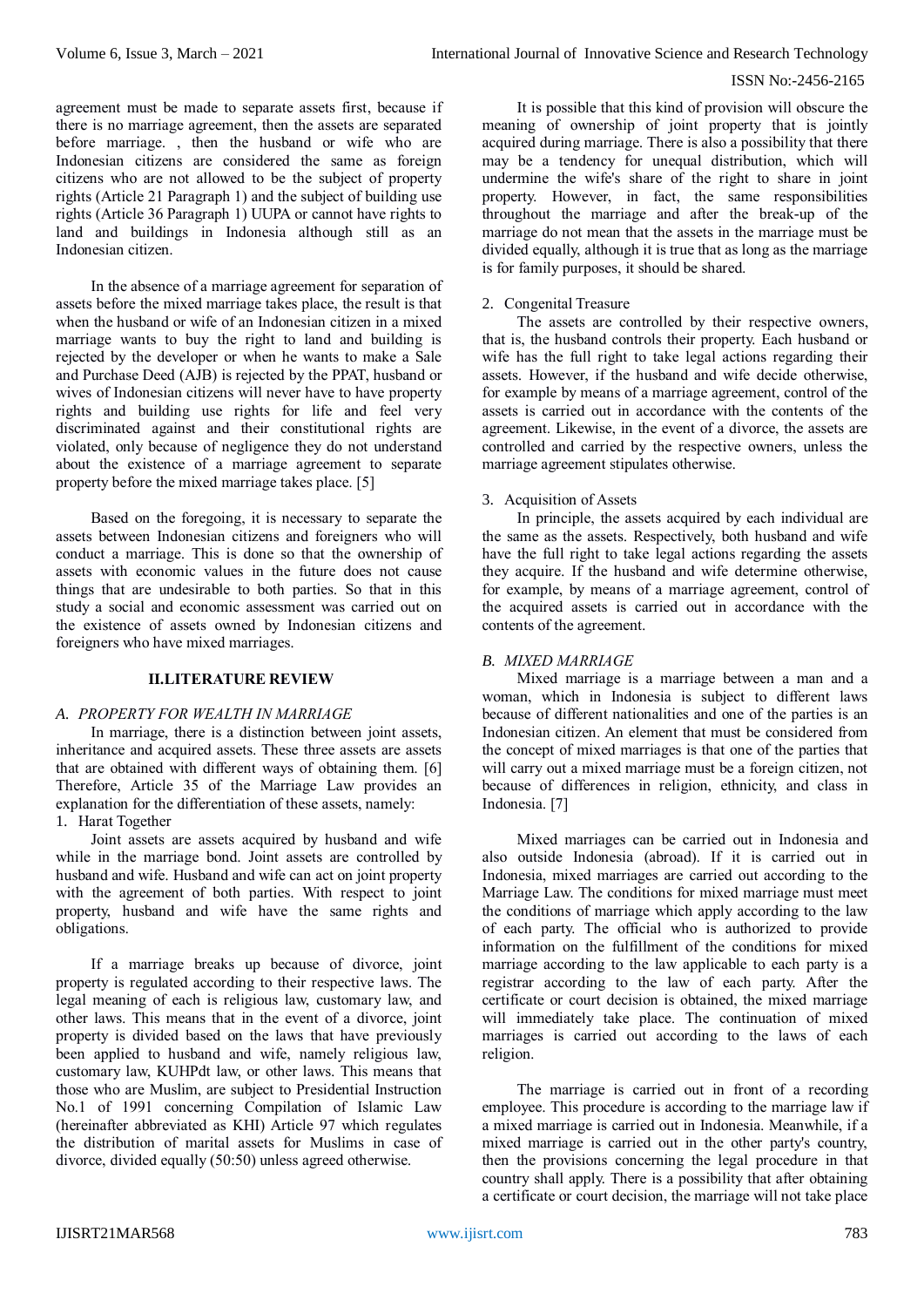## ISSN No:-2456-2165

immediately. If the marriage is not carried out within six months after the certificate or court decision is given, the certificate or court decision is no longer valid. [8]

Marriage registration is recorded by an authorized registrar. Authorized registrar for those who are Muslim is a Marriage Registration Officer (PPN) / Recipient of Divorced Marriage Registrar (P3NTCR). Meanwhile, those who are not Muslim are Civil Registry Officers. If a mixed marriage is entered into without showing the registrar of a certificate or decree to substitute for a statement, the person who is married to a mixed marriage is punished with a maximum imprisonment of one month.

## **III.RESEARCH METHODS**

This research is a legal research using a socio-legal approach where in principle this study is a legal study using a social science methodological approach in a broad sense. The data used in this study consisted of two types of data, namely primary data and secondary data.

Data were collected through inventory procedures and identification of laws and regulations, observation, and classification and systematization of legal materials according to research problems. Legal materials and data collected were reviewed for completeness (editing), then classified and systematized thematically (according to the subject matter), for further analysis where the analysis was carried out qualitatively, and then described descriptively.

#### **IV.RESULTS**

The desire to own land is part of human life in trying and simply to make land a place to live for buildings to be built on that land. It would be different if the investor / prospective buyer is not an Indonesian citizen, as our legal requirement of ownership of land rights that can only be owned by Indonesian citizens.

Various concrete land problems that have not yet been resolved and resolved by various juridical provisions, therefore in the framework of future agrarian reform must be a top priority to be resolved. [9] In order for problem solving to be handled properly, there must be a juridical responsibility, although there is a possibility that this juridical provision needs to be interpreted because it is not in accordance with the sense of justice in society, as well as references to the opinions of experts whose validity must be questioned socially.

In the National Land Law system, legal relations between people, both Indonesian citizens and foreigners, as well as their legal actions related to land, have been regulated in Law Number 5 of 1960 concerning Basic Agrarian Principles. One of the principles adhered to by the UUPA is the principle of nationality. That is, only Indonesian citizens can have a full relationship with the land as part of the earth in the phrase contained in Article 33 Paragraph (3) of the 1945 Constitution.

In general, land tenure by foreign citizens (WNA) and foreign legal entities that have representatives in Indonesia is regulated in Articles 41 and 42 of the UUPA which are further regulated in Government Regulation Number 40 of 1996 concerning Business Use Rights, Building Use Rights and Rights. Use on Land. The legal basis for the provisions in Article 42 of the UUPA is Article 2 of the UUPA which is the implementation of the mandate of Article 33 Paragraph (3) of the 1945 Constitution. One manifestation of state authority is to determine and regulate the legal relationship between people and the earth (including land), water, space. space, and the natural wealth contained therein. Based on this authority, the State can determine various land rights (Article 4 in conjunction with Article 16 UUPA), with their respective content and authority, including requirements regarding the subject (holder) of land rights. Article 9 Paragraph (1) UUPA stipulates that only Indonesian citizens (WNI) can have full relations with earth, water and space; in other words, only Indonesian citizens can have property rights. For foreigners who are domiciled in Indonesia and foreign legal entities that have representatives in Indonesia, they can be granted use rights. [10]

In order to address the problems of ownership of land rights carried out by foreigners and legal entities, there is a need for legal order over the concept of ownership of land rights by foreigners and legal entities associated with the development of Indonesian land law and the realization of permits granted by the Government in the context of foreign investment in Indonesia with discipline the law both to law enforcers, namely the Indonesian Land Agency "BPN", as the state administration organizing institution as well as legal subjects in the context of issuing ownership of land rights in Indonesia. [11]

Mixed marriages are indicated as one of the legal smuggling attempts by foreigners to obtain freehold land in Indonesia. However, this statement seems not to be justified by the perpetrators of mixed marriages domiciled in Indonesia. One example is Mrs. Ike Farida, SH, LL.M, an advocate as well as perpetrator of mixed marriage who is also the Petitioner for the judicial review lawsuit of Article 21 Paragraph (1), Paragraph (3), and Article 36 Paragraph (1) UUPA; Article 29 Paragraph (1), Paragraph (3), Paragraph (4), and Article 35 Paragraph (1) of the Marriage Law on the 1945 Constitution.

Articles 9 and 21 of the UUPA which emphasize the principle of nationality or nationality do not question the origin of Indonesian citizens, but what is questioned is that these Indonesian citizens have assets mixed with foreign assets, especially Article 21 paragraph (3) of the UUPA. The assets that have foreign elements are a barrier to obtaining the right to property for the Indonesian citizen, but this is not the case for land with usufructuary rights or lease rights for buildings. Marriage property matters are not included in the UUPA, but are included in the content of marriage law. So in 1974, the Marriage Law was born which regulates the rights (indirectly) of Indonesian citizens who marry foreigners to obtain ownership rights to land. Indonesian citizens who are married to foreigners are entitled to freehold land,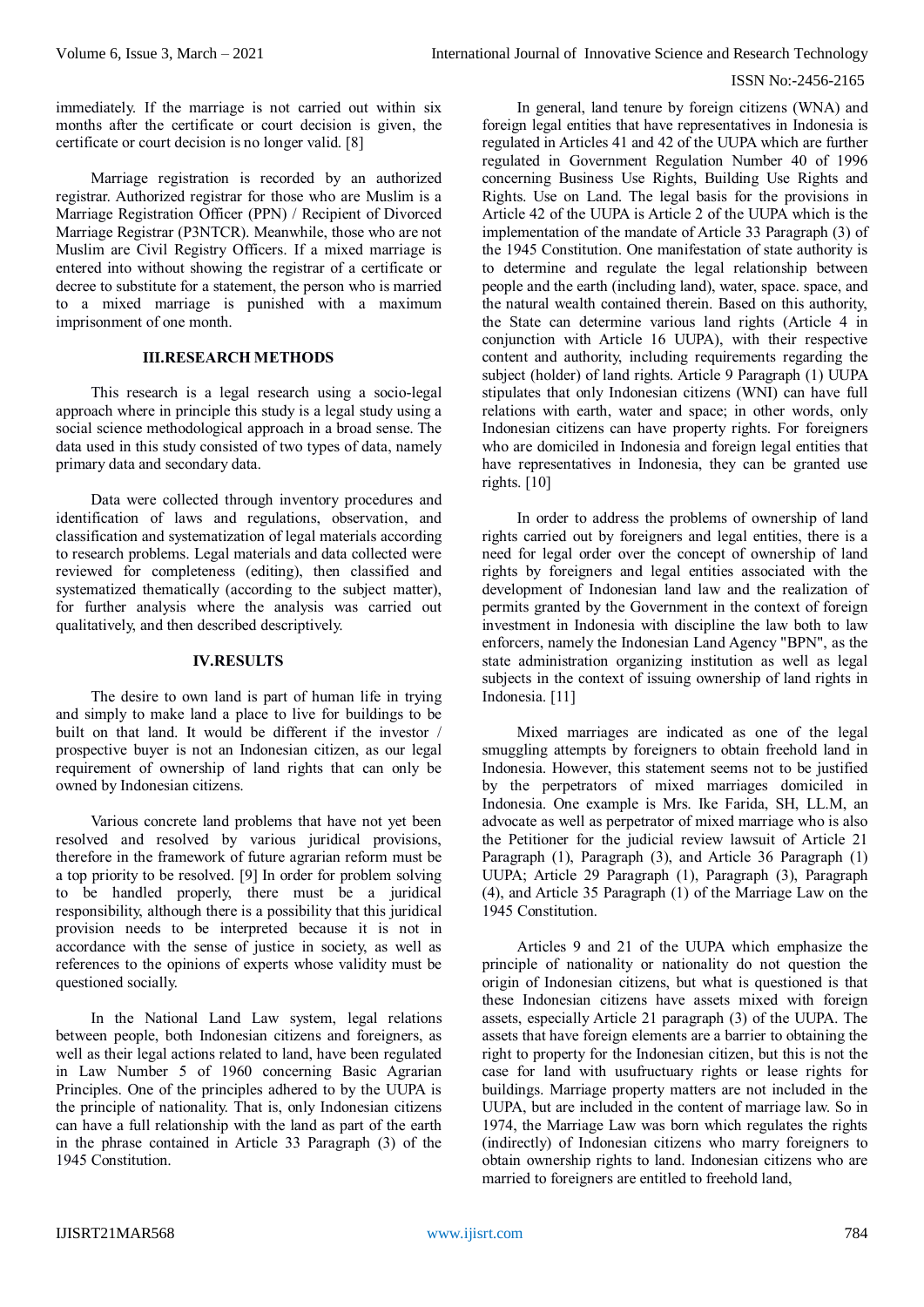#### ISSN No:-2456-2165

Without a marriage agreement regarding the separation of assets, the perpetrators of mixed marriages are prevented from obtaining property rights, because there are assets that are jointly owned by foreigners. In other words, there are assets that have foreign elements. This foreign element was also emphasized by the Ministry of Law and Human Rights, Directorate General of Human Rights as referred to in Letter

Marriage Agreement Scheme:

Number HAM2-HA.01.02-10, dated January 20, 2015, which stated: acquired during marriage becomes joint property, so that here is the ability of the property, and the husband who is a foreigner will also be the owner of the property. This provision, may be exempted by the existence of a marriage agreement for separation of assets made before marriage vide Law Number 1 Year 1974 concerning Marriage ". [12]



A husband and wife candidate at the time or before the marriage takes place, the two parties with mutual consent can enter into a written agreement either in the form under the hand or an authentic deed, the contents of which do not violate legal, religious and moral boundaries, valid for husband and wife since the marriage took place. . The making of a marriage agreement in the form of a deed is prone to disputes because it is difficult to prove the validity of the marriage agreement. In practice it is usually made in the form of an authentic deed. The marriage law states that its contents will also apply to third parties as long as the third party is involved after being legalized by the Marriage Registry Officer.

With regard to the provisions concerning the time of making the marriage agreement, namely at the time or before the marriage took place, a "breakthrough" has been made by submitting an application for a decision to the district court by the husband and wife as the Petitioner who has neglected, forgotten or ignored the Petitioner of the time when the marriage agreement was made. It is generally accepted that what is meant by the marriage agreement is a deviation from the general provisions regarding the (mixed) assets of husband and wife. The contents of the marriage agreement are not limited to matters relating to marriage

assets as long as the contents do not violate legal, religious and moral boundaries, and apply to husband and wife since the marriage took place. During the marriage, the marriage agreement cannot be changed unless both parties agree and the change does not harm the third party.

Article 3 of Government Regulation Number 103 of 2015 stipulates that Indonesian citizens who carry out marriages with foreigners can have the same land rights as other Indonesian citizens. The land title is not a joint property as evidenced by the agreement on the separation of assets between husband and wife, which is made by a notary deed. This means that the rights given to Indonesian citizens who perform mixed marriages to obtain ownership rights to land with conditions or conditional rights. The condition is that these assets are not joint assets or assets that are clean from foreign elements. The evidence required is a marriage agreement for separation of assets.

The problem is that the provisions of Article 3 of PP 103/2015 do not automatically give rights to Indonesian citizens who are married to mixed marriages to acquire freehold land. This article does not confirm the timing of the agreement for separation of assets. The agreement for separation of assets is still subject to the provisions of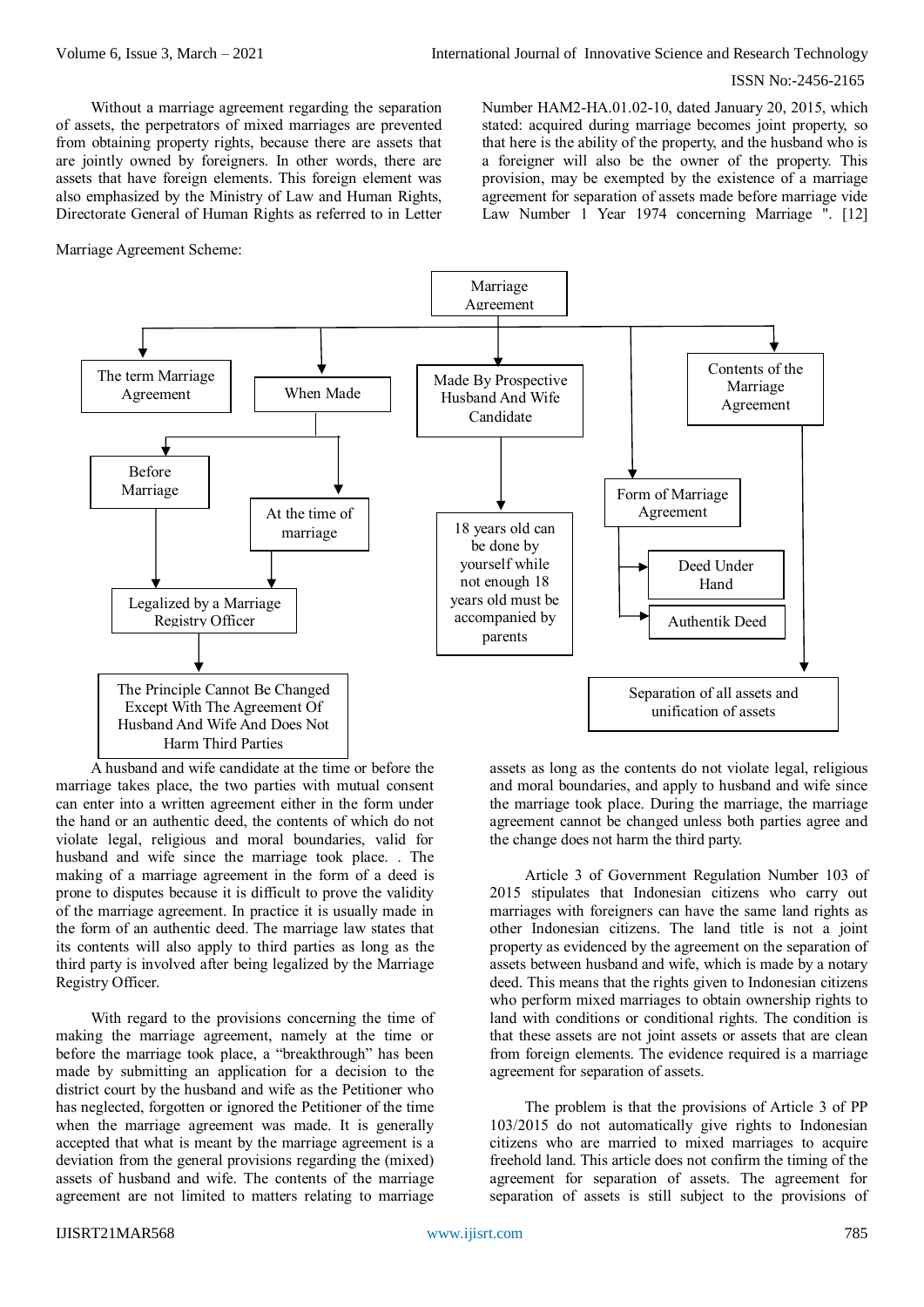Article 29 of the Marriage Law, namely before or at the time of the marriage. Article 3 of PP 103/2015 does not automatically apply to Indonesian citizens who have carried out a marriage but have not entered into a marriage agreement for separation of assets.

Article 3 PP 103/2015 is also not a new norm established by the national land law, but only as a norm that reinforces the provisions of Article 21 paragraph (3) of the UUPA. Even though it is only as an affirming norm, the impact will be more widespread that Indonesian citizens who are married to foreigners have the same rights as other Indonesian citizens, as long as the rights to the land that are owned have no foreign elements. The requirement is that the land rights have no foreign elements, then there must be a confirmation that the land rights are not joint assets as evidenced by a notarial deed. Article 3 of PP 103/2015 will spur a person to enter into a marriage agreement for separation of assets. This will further provide legal certainty guarantees for Indonesian citizens who are married to foreigners to retain ownership rights over land.

Ownership of land use rights, which requires the legal subject to be an Indonesian citizen or legal entity established according to Indonesian law and domiciled in Indonesia, has the same consequences as ownership of land with ownership rights.64 Likewise, ownership of the right to cultivate is regulated in the provisions of Article 30 of the UUPA.

For mixed married couples, with the existence of Government Regulation Number 103 of 2015 jo. Regulation of the Minister of Agrarian and Spatial Planning / Head of the National Land Agency of the Republic of Indonesia Number 29 of 2016, allows foreigners to own a residential or residential house in Indonesia with usage rights. The term of use rights originates from the ownership rights granted for a period of 30 (thirty) years and can be extended for a period of 20 (twenty) years and renewed for a period of 30 (thirty) years. For use rights derived from the right to use the building and the right to use the system, it is further regulated in Government Regulation Number 103 of 2015.

The making of a marriage agreement can be made at the time, before it takes place or during the marriage bond, which means that a marriage agreement can be made at any time, namely before marriage according to the law, each religion and belief, before the registration of the marriage of a Marriage Registry Officer or during the marriage. Apart from when the marriage agreement is made, it is permissible for the marriage to take place with the consent of both parties (husband and wife) to change or revoke the marriage agreement regarding marriage assets or other agreements, as long as the change and revocation do not harm the third party. [14]

In order to support the increasing development along with the cooperation between Indonesia and friendly countries, and the increasing number of foreigners working and running their business in Indonesia, the demand for housing or shelter for foreigners is increasing, so it is necessary to make policies that provide certainty. law and the ease of providing services and permits to obtain land

rights for a residence or residence for foreigners. The facilities provided are carried out while still adhering to the principles of land, including the principle of nationality. [15]

In the Constitutional Court Decision Number 69 / PUU-XIII / 2015, the Constitutional Court is currently carrying out two functions, enforcing the constitution by examining the constitutionality of Article 21 paragraph (1), paragraph (3) and Article 36 paragraph (1) of Law Number 5 of 1969 Concerning Agrarian Principles as well as Article 29 paragraph (1), paragraph (3), paragraph (4) and Article 35 paragraph (1) of Law Number 1 of 1974 concerning Marriage and guarantees the protection of human rights and rights constitutional citizen. In the a quo decision, the Court granted some parts in relation to the marriage agreement.

The provisions of Article 21 paragraph (1) explicitly limit that ownership of land can only be obtained by those who are Indonesian citizens. In line with this, Article 36 paragraph (1) also limits building use rights. Even though it has been excluded for those who make a marriage agreement as stated in the letter issued by the Directorate General of Human Rights Number HAM2-HA.01.02-10, it cannot be a solution for those who on the basis of negligence do not make a marriage agreement at at or before marriage.

The main impact of the Constitutional Court Decision Number 69 / PUU-XIII / 2015 on mixed marriages is the possibility of partners, both Indonesian citizens and Indonesian citizens who "forget" or "don't know" to make a marriage agreement before or at the time of marriage. Determination of when the marriage agreement takes effect and when the property is separated has consequences, among others, relating to the ownership of land rights (certain) in mixed marriages between Indonesian citizens and foreigners.

# **V.CONCLUSION**

Based on the results of the discussion related to the separation of assets in mixed marriages to avoid ownership of land owned by foreigners, it can be concluded that based on statutory regulations, namely Law Number 5 of 1960 concerning Basic Basic Agrarian Regulations, Law Number 1 1974 concerning Marriage, Government Regulation Number 103 of 2015 concerning Ownership of Residential or Occupancy by Foreigners Domiciled in Indonesia, and Constitutional Court Decision Number 69 / PUU-VIII / 2015, Letter of the Ministry of Home Affairs RI.Dukcapil Number 472.2 / 5876 / Dukcapil and Letter of the Ministry of Religion of the Republic of Indonesia 28 September 2017 Number B.2674 / DJ.III.KW.00 / 9/2017, that Indonesian citizens who carry out mixed marriages,can own land with the terms or conditions of making an agreement to separate the assets of the marriage before, during, or after the marriage takes place as evidenced by a notary deed and registered with the employee who registers the marriage.

# **REFERENCES**